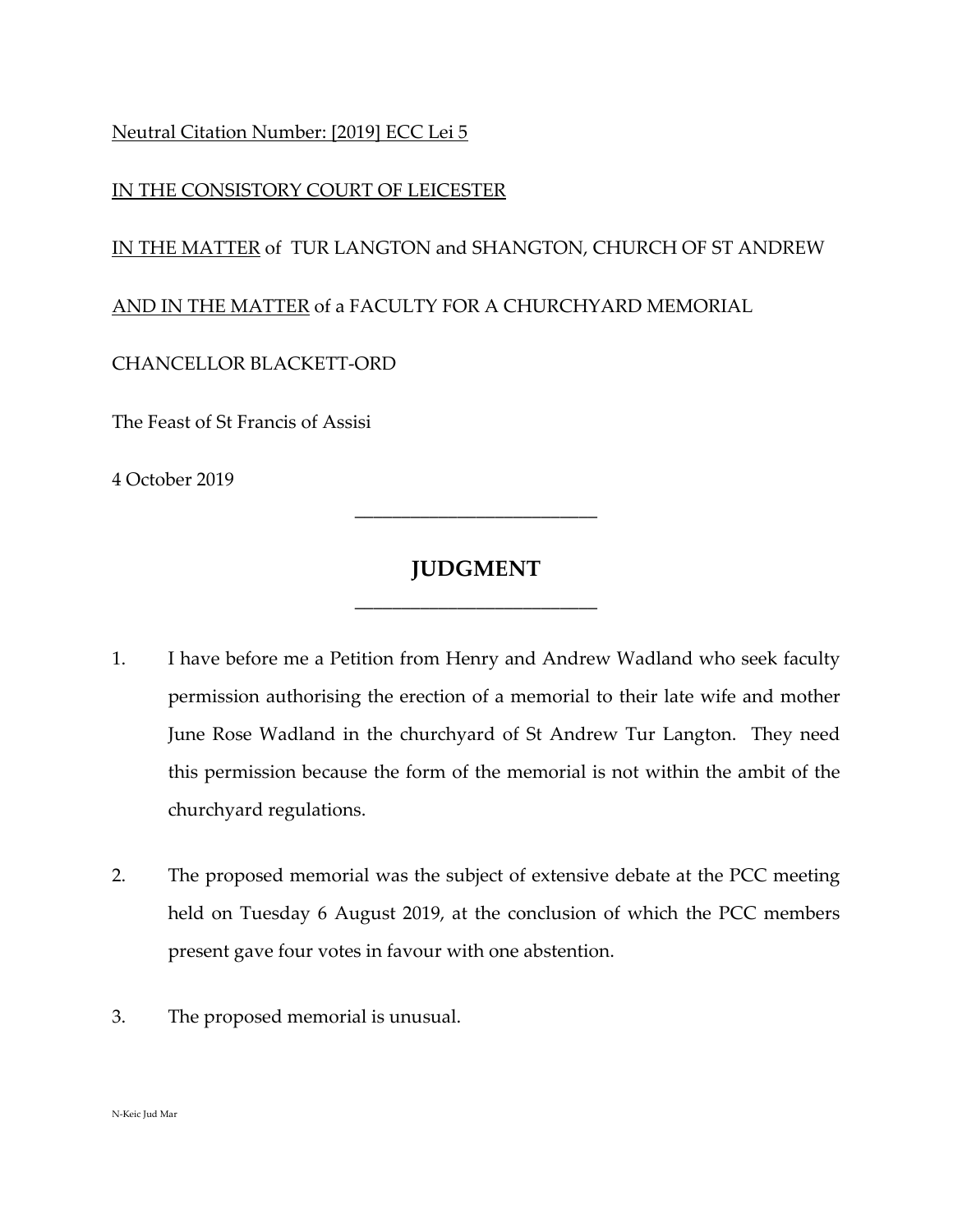4. I quote from the Petition and from Andrew Wadland's supporting letter dated 18 August 2019:

"As the last farming family from the village to be buried in the churchyard we propose a small sheep lying down atop a plinth for the inscription, made of sand/limestone…".

- 5. The plinth is to be inscribed in memory of the deceased with the additional words "The Lord is my Shepherd".
- 6. I have been provided with a drawing.
- 7. I start from the position that the use of a sculpture of an animal as a memorial in a churchyard is so far outside the scope that is usually permitted that there must be a presumption against it.
- 8. In its favour are the following matters:
	- (a) The letter from Andrew Wadland to which I have referred shows that he and his father have given serious thought to their proposal. It is not a mere whim.
	- (b) Also the material to be used looks acceptable. To quote them:

"The material will be sand/limestone as recommended by the stonemason to be sufficiently hardwearing but not to stand out against the mix of slate, granite (rough and polished) sandstone and concrete monuments close by."

(c) It certainly commemorates the farming background of the family.